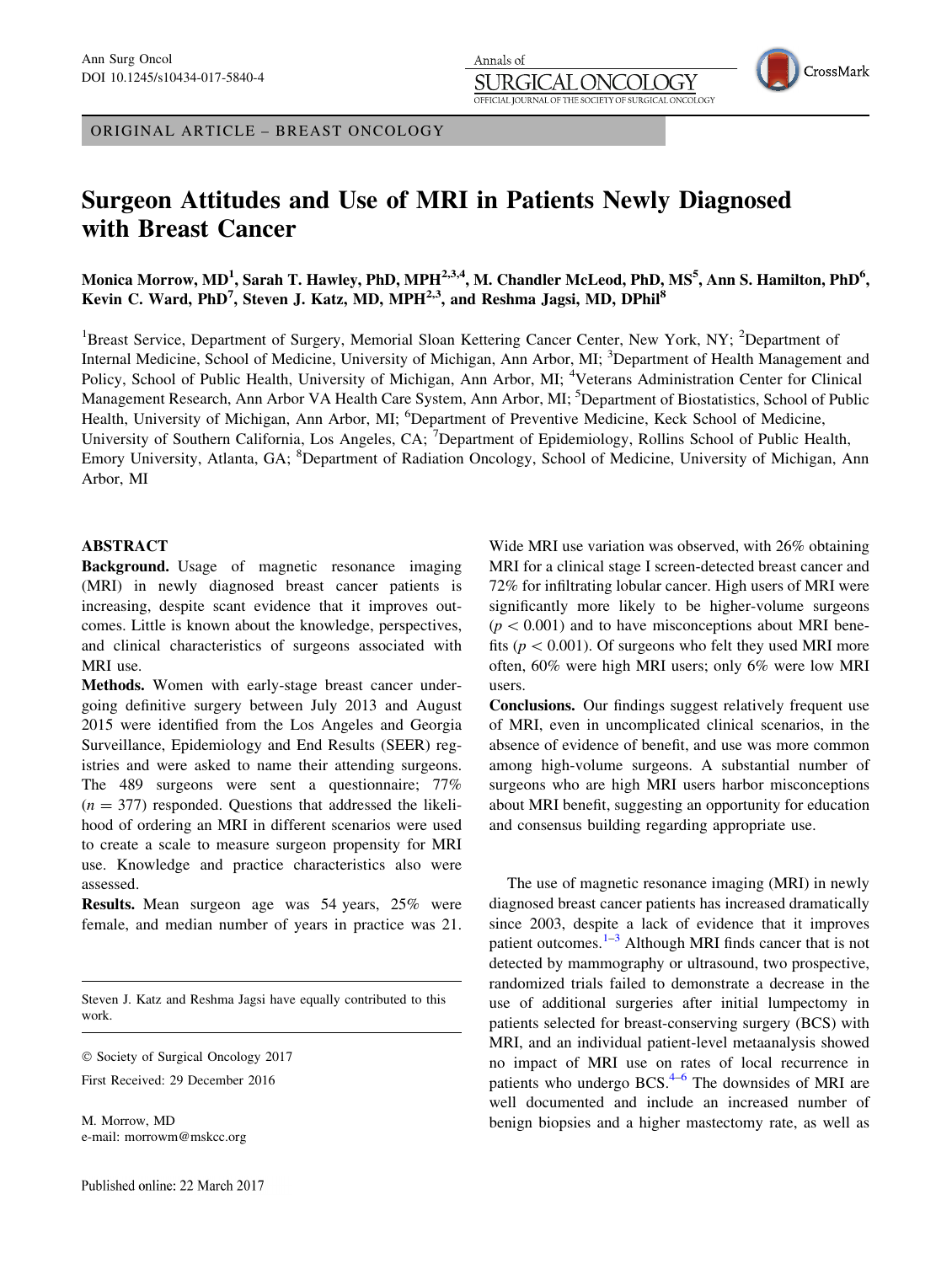increased costs. $3,7,8$  $3,7,8$  $3,7,8$  Despite this, guidelines reference MRI as an optional part of the workup of operable breast cancer, and it remains a commonly used test. $9$  Little is known about the attributes and perspectives of surgeons who do and do not obtain preoperative MRI in newly diagnosed breast cancer patients. The purpose of this study was to examine surgeon perspectives regarding clinical circumstances in which MRI is beneficial, characteristics of surgeons associated with MRI use, their knowledge regarding benefits and harms of MRI, and the influence of patients on the decision to obtain an MRI.

# METHODS

#### Sampling and Data Collection

The Individualized Cancer Care (iCanCare) study is a population-based survey study of early-stage breast cancer patients and their clinicians. Women 20–79 years of age who were diagnosed with ductal carcinoma in situ and stage I and II breast cancer and underwent definitive surgical therapy were identified using rapid case ascertainment from the Georgia and Los Angeles County Surveillance, Epidemiology End Results (SEER) registries between July 2013 and August 2015. Of the initial 7810 women selected, 7303 were eligible and 5080 patients responded (70% of those eligible). Virtually all patient respondents (96%) named their attending surgeon; 489 surgeons were sent surveys toward the end of the patient data collection period, and 377 (77%) responded.

The surgeon questionnaire content was extensively piloted, as done in prior clinician surveys conducted by our team, and included: (1) demographic and practice information; (2) scenario-based queries of attitudes about testing and treatment strategies; and (3) attitudes about patient communication and decision making.<sup>[10](#page-6-0)</sup>

## Measures

The dependent variable measuring surgeon acceptance of the use of MRI was derived from five short clinical scenarios that were presented to surveyed surgeons. Item responses were fit with a graded item response model to create a latent scale measuring surgeon perspective toward preoperative MRI use.<sup>[11](#page-6-0)</sup> The five items contributing to the scale were surgeon responses to the questions ''In general, do you obtain preoperative MRI for newly diagnosed breast cancer patients…'' (1) with a cT1N0 mammographically detected mass; (2) who are  $\leq 45$  years of age; (3) with a biopsy showing infiltrating lobular cancer; (4) with estrogen receptor negative, progesterone receptor negative, HER2 negative (triple-negative) cancers; and (5) who are  $\geq$ 70 years of age. Item responses to each question included ''definitely yes,'' ''probably yes,'' ''probably no,'' and ''definitely no.'' The composite MRI propensity scores were normally distributed and were divided into high  $(n = 93)$ , selective  $(n = 180)$ , and low  $(n = 86)$  MRI usage groups using the outer quartiles of the score distribution. Scores were calculated for 359 of the 377 responding surgeons; 17 surgeons did not respond to any of the MRI items, and 1 surgeon responded uniquely such that a score could not be calculated.

The relationship between surgeon MRI propensity and SEER site, number of years in practice, breast cancer patient volume, and MRI misconceptions held by the surgeon was examined. Surgeon knowledge regarding the clinical utility of MRI was assessed by asking: (1) If preoperative MRI decreases the need for re-excision in patients having BCS; (2) If preoperative MRI reduces the risk of local recurrence in patients having BCS; and (3) If preoperative MRI increases the likelihood of having a mastectomy (Table [1](#page-2-0)). Answering ''definitely yes'' or ''probably yes'' to either of the first two questions was scored as a misconception based on published literature, whereas responding "definitely no" or "probably no" to the mastectomy question was scored as a misconception.[5,12](#page-6-0) Wrong answers were aggregated to determine the total number of misconceptions held by a surgeon.

We examined the role of patients in MRI decision making by asking surgeons how often their patients initiated a request for MRI and how often the surgeon involved patients in the decision about whether to order an MRI. Responses for these items were "never," "rarely," "sometimes," "often," and "always." Surgeons also were asked whether they thought they used MRI less often, about the same as, or more often than other surgeons treating breast cancer in their community.

# Statistical Methods

We first described surgeon demographic and practice factors of interest (Table [2\)](#page-2-0). We then examined surgeon report of their use of MRI for each clinical scenario. We evaluated the relationship between annual breast cancer patient volume for surgeon respondents, propensity for MRI, and MRI misconceptions. A proportional odds logistic regression was used to model the relationship between surgeon MRI propensity (low/selective/high MRI utilization) and surgeon characteristics of site, number of years in practice, and breast cancer patient volume. The score test did not reject the assumption of proportional odds. Finally, we examined the interplay between the MRI propensity groups and surgeons report of their use of MRI relative to surgeons in the community. All analyses were conducted using SAS Version 9.4 (Cary, NC, USA). PROC LOGISTIC was used for ordinal logistic regression.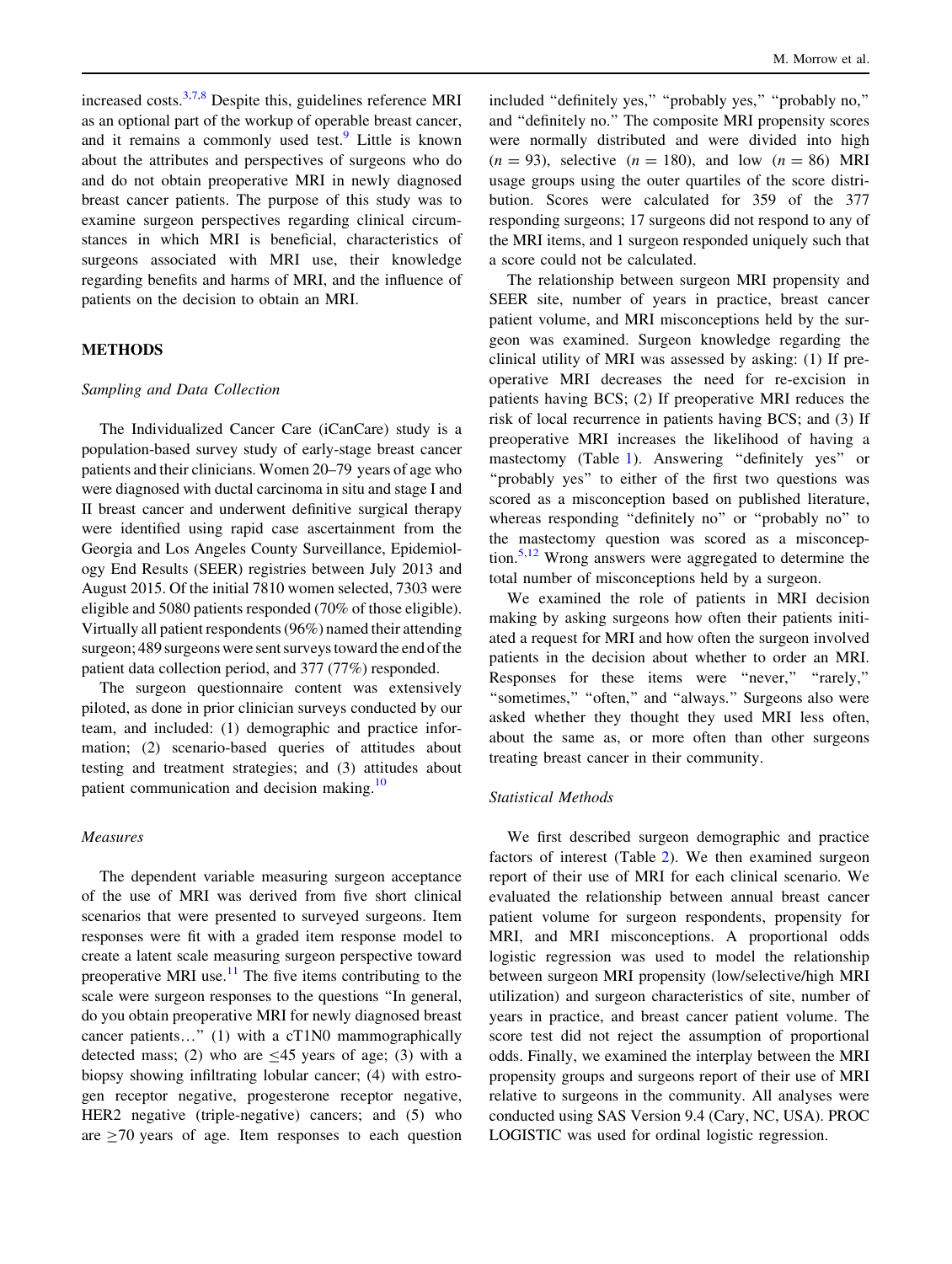#### <span id="page-2-0"></span>TABLE 1 MRI knowledge questions

1. Preoperative MRI decreases the need for re-excision in patients undergoing breast-conserving surgery (BCS).

2. Patients selected for BCS with MRI have a lower rate of local recurrence at 5 years than those selected with mammography  $\pm$  ultrasound.

3. The likelihood of having a mastectomy is significantly increased in women having preoperative MRI compared with those who do not.

| <b>TABLE 2</b> Surgeon sample characteristics $(n = 377)$ |  |  |  |  |
|-----------------------------------------------------------|--|--|--|--|
|-----------------------------------------------------------|--|--|--|--|

| Characteristic                                             | Percent or mean (range) |
|------------------------------------------------------------|-------------------------|
| Age at survey administration ( $n = 360$ )                 | 53.7 years (31-80)      |
| Gender                                                     |                         |
| Female                                                     | 24.4%                   |
| Missing                                                    | 1.9%                    |
| SEER site                                                  |                         |
| Los Angeles County                                         | 50.1%                   |
| Georgia                                                    | 49.9%                   |
| Surgeon volume (breast cancer patients in prior 12 months) |                         |
| $0 - 20$                                                   | 37.7%                   |
| $21 - 50$                                                  | 29.7%                   |
| >50                                                        | 28.9%                   |
| Missing                                                    | 3.7%                    |
| Surgeon years in practice $(n = 372)$                      | $20.8(0-45)$            |
| No. of hospitals seeing patients                           |                         |
| 1                                                          | 47.5%                   |
| 2                                                          | 31.0%                   |
| 3 or more                                                  | 18.6%                   |
| Missing                                                    | 2.9%                    |
| Working with resident or fellows                           |                         |
| Yes                                                        | 29.2%                   |
| Missing                                                    | 1.9%                    |

## RESULTS

The characteristics of the 377 responding surgeons are summarized in Table 2. The mean surgeon age was 54 years (range 31–80), and 25% were female. The median number of years in practice was 21. Of responding surgeons, 84% reported that they devoted more than 40 h per week to clinical patient care, and 23% of the new patients seen by the surgeon sample had breast cancer. Practice volume was varied, with 39% of surgeons seeing 20 or fewer new breast cancers annually, and 30% seeing 51 or more. Differences in practice volume on the basis of gender also were observed. Although female surgeons made up only 25% of the study participants, they accounted for 52% of the high-volume surgeons. Practice setting also varied; 51% of respondents saw patients in more than 1 hospital, and 30% had residents or fellows in their primary practice.

There was substantial variation in surgeon report of their use of MRI for different clinical scenarios (Fig. [1\)](#page-3-0). Onequarter (26%) of surgeons would definitely or probably order an MRI for a clinical stage I screen-detected breast cancer. In contrast, 54–72% of surgeons would order an MRI for a woman age  $\leq$ 45 years with breast cancer or one with lobular carcinoma or triple-negative breast cancer. The scenario least frequently associated with MRI use (10%) was women 70 years of age or older. More than half (51%) of surgeons reported that their patients never or rarely initiated a request for an MRI, and only 9% reported that patients often or always requested the test. Thirty percent of surgeons indicated that they never or rarely involved patients in the decision about whether to order an MRI, 32% shared the decision sometimes, and 38% often or always sought patient involvement.

As shown in Fig. [2](#page-3-0), high-volume surgeons were substantially more likely to be high users of MRI than their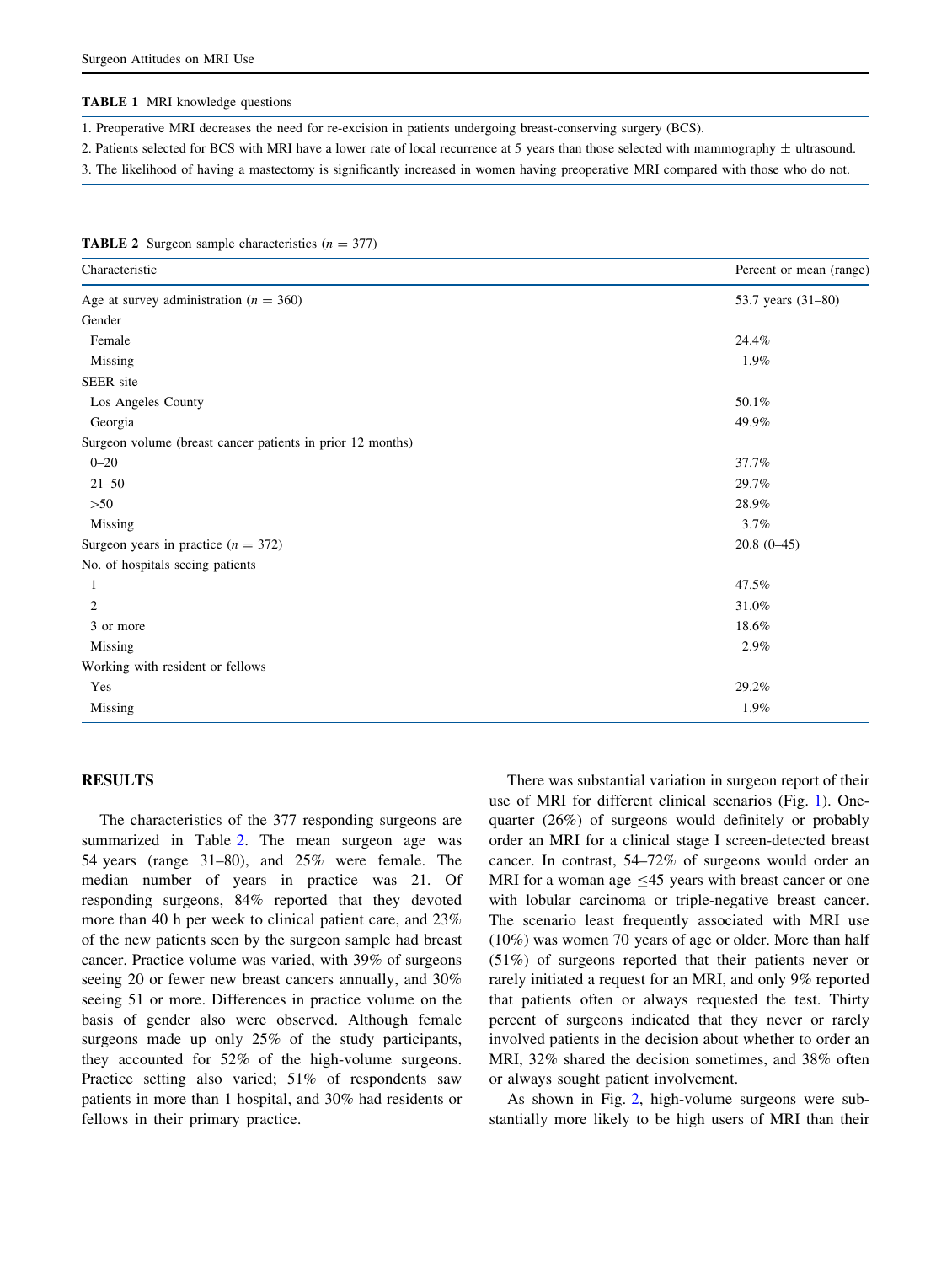MRI use as indicated by surgeon response to 5 MRI scenarios. All indicated scenarios were prefaced with ''In general, do you obtain preop MRI for newly diagnosed breast cancer patients…with/who are.'' Allowable responses to each scenario were ''definitely yes,'' ''probably yes,'' ''probably no,'' or "definitely no."  $cT/NO$ clinical stage I, ER estrogen receptor, PR progesterone receptor

<span id="page-3-0"></span>

MRI propensity (high, selective, or low) by surgeon volume, adjusted for gender, years in practice, and SEER site. Surgeon volume was reported as the number of new patients seen in the past 12 months who were diagnosed with breast cancer

FIG. 2 Distribution of surgeon Relationship Between Surgeon Practice Volume and MRI Propensity



lower-volume counterparts when using ordinal logistic regression to adjust for site, years in practice, and gender. After marginal standardization, 35% of surgeons treating more than 50 breast cancer patients annually were high MRI users, whereas only 18% of surgeons seeing 20 or fewer breast cancer patients were high MRI users.<sup>[13](#page-6-0)</sup> Conversely, high-volume surgeons were much less likely to be low MRI users, whereas no relationship between volume of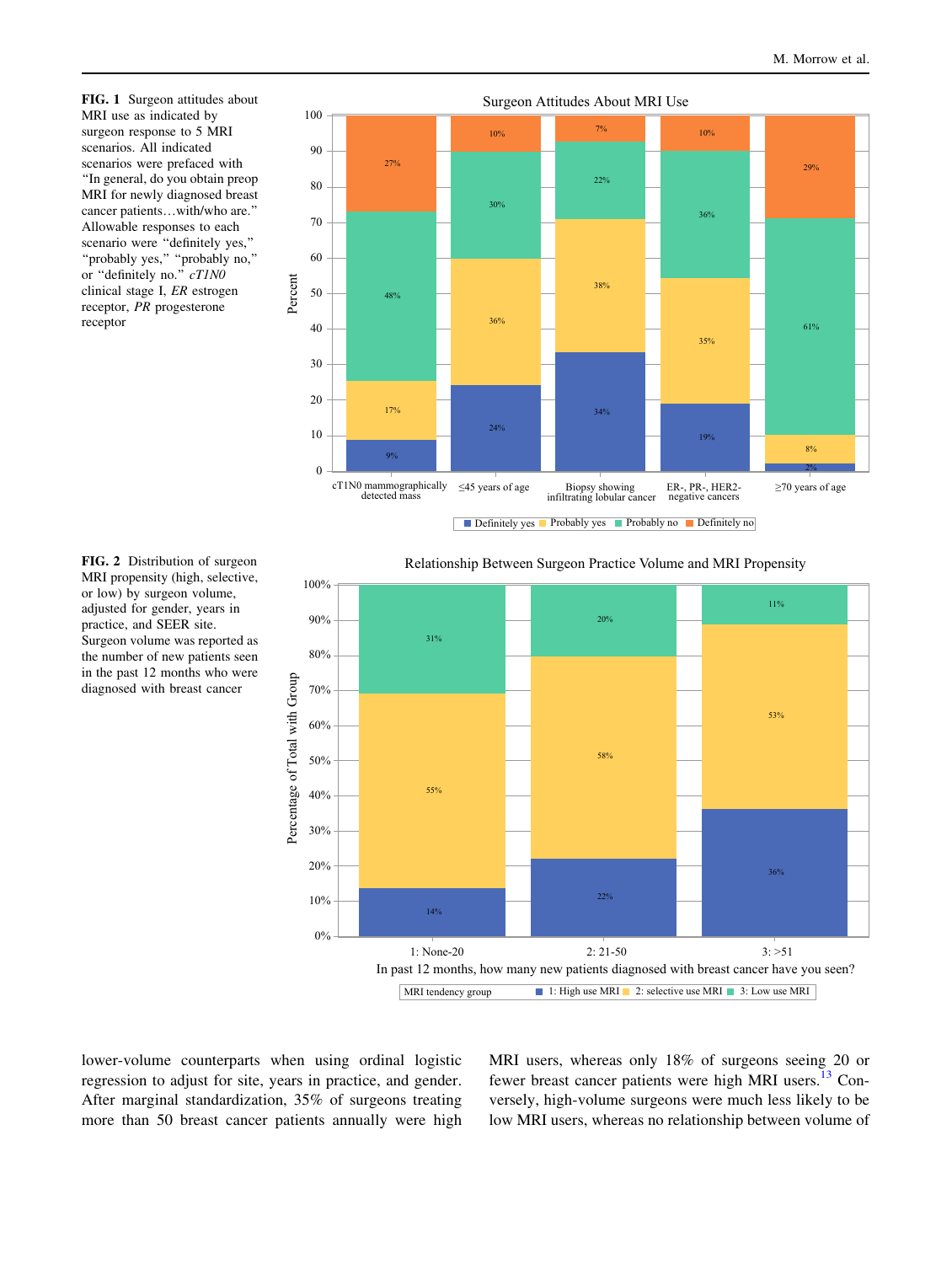breast cancer cases and selective use of MRI was observed. Regression results indicate that surgeons seeing more than 50 breast cancer patients annually were 2.6 times (95% confidence interval [CI] 1.5–4.5) more likely than those seeing fewer than 20 breast cancer patients to be in the high MRI-use group. Similarly, females were 2.7 times (95% CI 1.5–4.8) more likely than males to be in the high MRI-use group. Lastly, for every 10 additional years in practice, a surgeon was 1.2 times (95% CI OR 1.0–1.5) more likely to be in the high MRI-use category.

Of the 343 surgeons who answered all 3 questions about the utility of MRI, 76% ( $n = 259$ ) incorrectly answered 0 or 1 out of 3 questions (misconception count of 0 or 1), 58 (17%) had a misconception count of 2, and 19 (6%) had a misconception count of 3. The questions regarding MRI impact on re-excision, local recurrence, and mastectomy were answered incorrectly by 29, 18, and 41% of responding surgeons, respectively. MRI use also was associated with misconceptions about the test. As the tendency to use MRI increased from low to high, the proportion of surgeons with 2 or 3 misconceptions increased from 8% to 40% (Fig. 3;  $p < 0.001$ ). Interestingly, surgeons had a high level of awareness regarding how their use of MRI compared with that of their peers: high-use surgeons comprised 60% of the group who responded that they ordered MRI more frequently than their peers, versus 6% of low-use surgeons (Fig. [4](#page-5-0);  $p<001$ ), and only 4% of high MRI-use surgeons felt that they ordered MRI less often than their peers.

#### DISCUSSION

Our results suggest that the decision to obtain an MRI in newly diagnosed breast cancer patients is surgeon-driven, because fewer than 10% of surgeons indicated that their patients often initiate a request for the study. In this heterogeneous surgeon sample, the propensity to order MRI in different clinical scenarios varied widely, ranging from 10 to 72%. This likely reflects the general lack of consensus among surgeons surrounding the benefit of preoperative MRI. Two, prospective, randomized trials have failed to demonstrate a reduction in the number of additional surgeries after initial lumpectomy in patients selected with MRI, while a third showed a decrease in reexcision rate that was balanced by an increase of the same magnitude in initial mastectomies.[4](#page-6-0),[5,14](#page-6-0) Single-institution, retrospective studies and an individual patient-level metaanalysis show no decrease in locoregional recurrence in patients having preoperative MRI. $\frac{6,12,15}{ }$  $\frac{6,12,15}{ }$  $\frac{6,12,15}{ }$  $\frac{6,12,15}{ }$  $\frac{6,12,15}{ }$  Despite this, guidelines promulgated by breast imaging societies continue to endorse MRI for preoperative staging of the ipsilateral and contralateral breast, although radiologists acknowledge that the level of consensus on its use in patients with infiltrating ductal carcinoma undergoing surgery as the initial step in treatment is low.<sup>[16,17](#page-6-0)</sup> The lack of consensus on the benefit of routine preoperative MRI also is evident among the surgeons in our study, with 26% endorsing MRI for preoperative evaluation of a patient with an uncomplicated clinical stage I screen-detected

misconceptions to surgeon MRI propensity (high, selective, or low). Physicians who incorrectly answered 2 or more of 3 MRI-use questions were classified as having MRI misconceptions

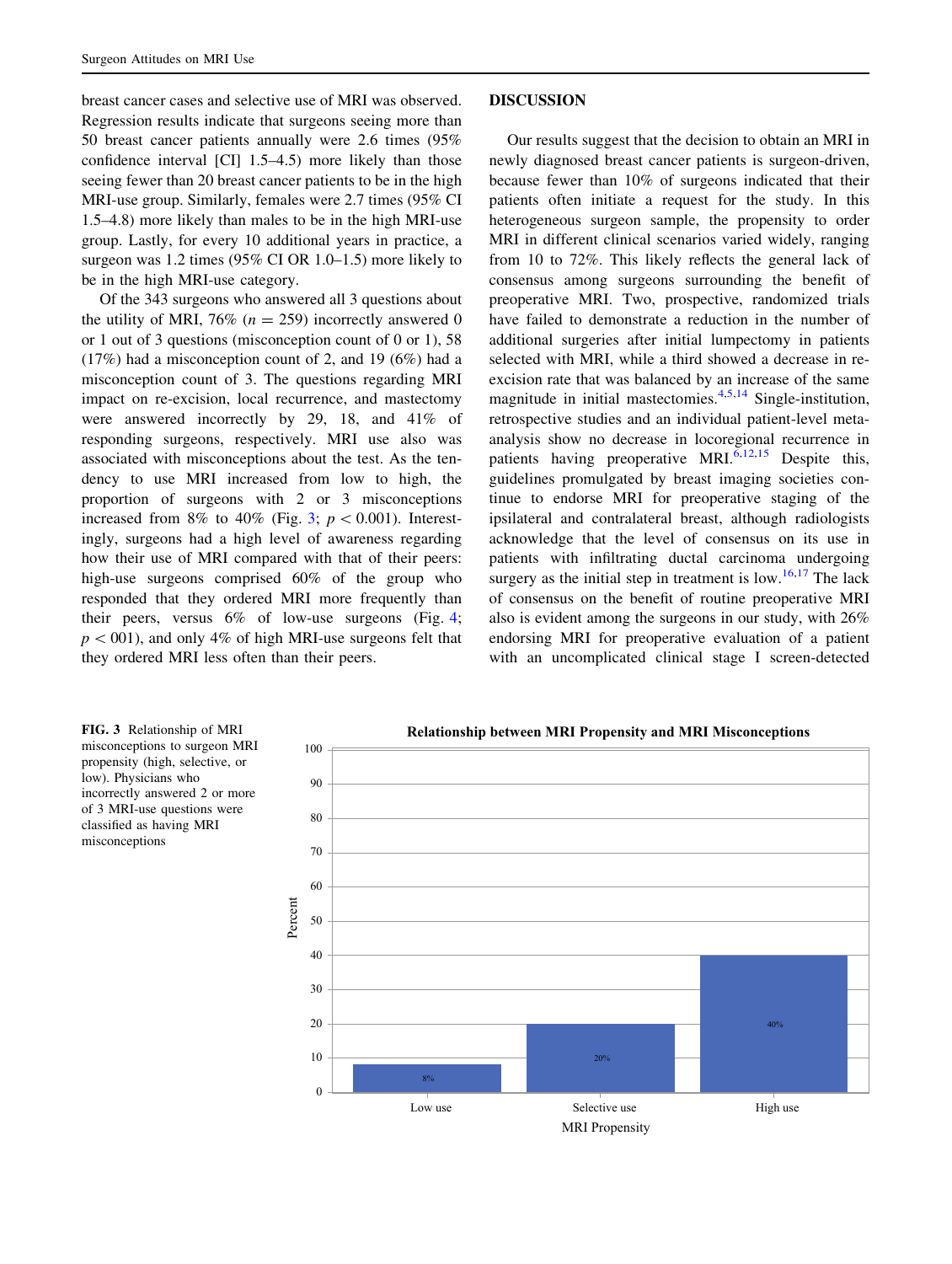MRI propensity (high, selective, or low) to their perceived MRI usage (less often, about the same, more often) relative to other breast surgeons in the community

<span id="page-5-0"></span>

cancer. A substantially greater proportion, 72%, favored MRI in patients with infiltrating lobular cancer, an entity known to be underestimated by mammography, and the clinical scenario with the greatest number of studies sug-gesting benefit for preoperative MRI.<sup>[7,18,19](#page-6-0)</sup> The enthusiasm for MRI in younger women and those with triple-negative breast cancer is somewhat more difficult to justify based on data. While these patients are known to have higher rates of local recurrence after breast-conserving therapy than their older, or non-triple negative counterparts, they also have an increased incidence of local recurrence after mastectomy, suggesting that recurrence is due to aggressive tumor biology.<sup>[20–](#page-6-0)[22](#page-7-0)</sup> In the setting of increased local recurrence after both breast-conserving surgery and mastectomy, MRI detection of subclinical disease is unlikely to alter outcomes.

When all clinical scenarios were grouped together, we identified a strong relationship between practice volume and the tendency to order MRI after adjusting for site, years in practice, and gender, whereby surgeons treating a higher volume of breast cancer cases would be more likely to obtain an MRI. This may reflect greater access to MRI in higher-volume practices, something we did not assess in this survey. A recommendation for an MRI often is provided by the radiologist interpreting the patients' mammograms, and it is likely that radiologists practicing in higher-volume centers with MRI capability would be more likely to recommend the test than those in lower-volume practices. We also identified misconceptions regarding the benefits of MRI in a significant number of surgeons, and these misconceptions were much more common among surgeons with a greater propensity to order MRI. This may reflect doctors adjusting their attitudes about the benefits of a test in the context of a practice factor that favors it use.

Our study has a number of strengths. We surveyed a diverse sample of surgeons treating a population-based cohort of breast cancer patients in a very recent time period. The response rate to our survey was extremely high, and we were able to examine both practice attributes and surgeon attitudes. However, there were weaknesses. We relied upon surgeon report of when they would order an MRI and did not have actual utilization data. Some surgeons might disagree with our classification of misconceptions. However, randomized trials and metaanalyses support these as being misconceptions, and incorrect answers were distributed across all three statements.

Our findings have important implications for patient care and policy. Breast MRI has been reimbursed by Medicare and other payers for patients with newly diagnosed breast cancer since 1991, but its clinical use has only become widespread in the past 10 years.<sup>[1,2](#page-6-0)[,23](#page-7-0)</sup> In addition to the cost of the MRI itself, its use may generate additional costs due to biopsies, short interval follow-up examinations, and patient preference for mastectomy rather than breast-conserving therapy.<sup>[24,25](#page-7-0)</sup> Our finding that over a quarter of surgeons would definitely or probably order an MRI for a clinical stage I screen-detected breast cancer suggests relatively frequent indiscriminate use of this procedure, and, alarmingly, that those who favor this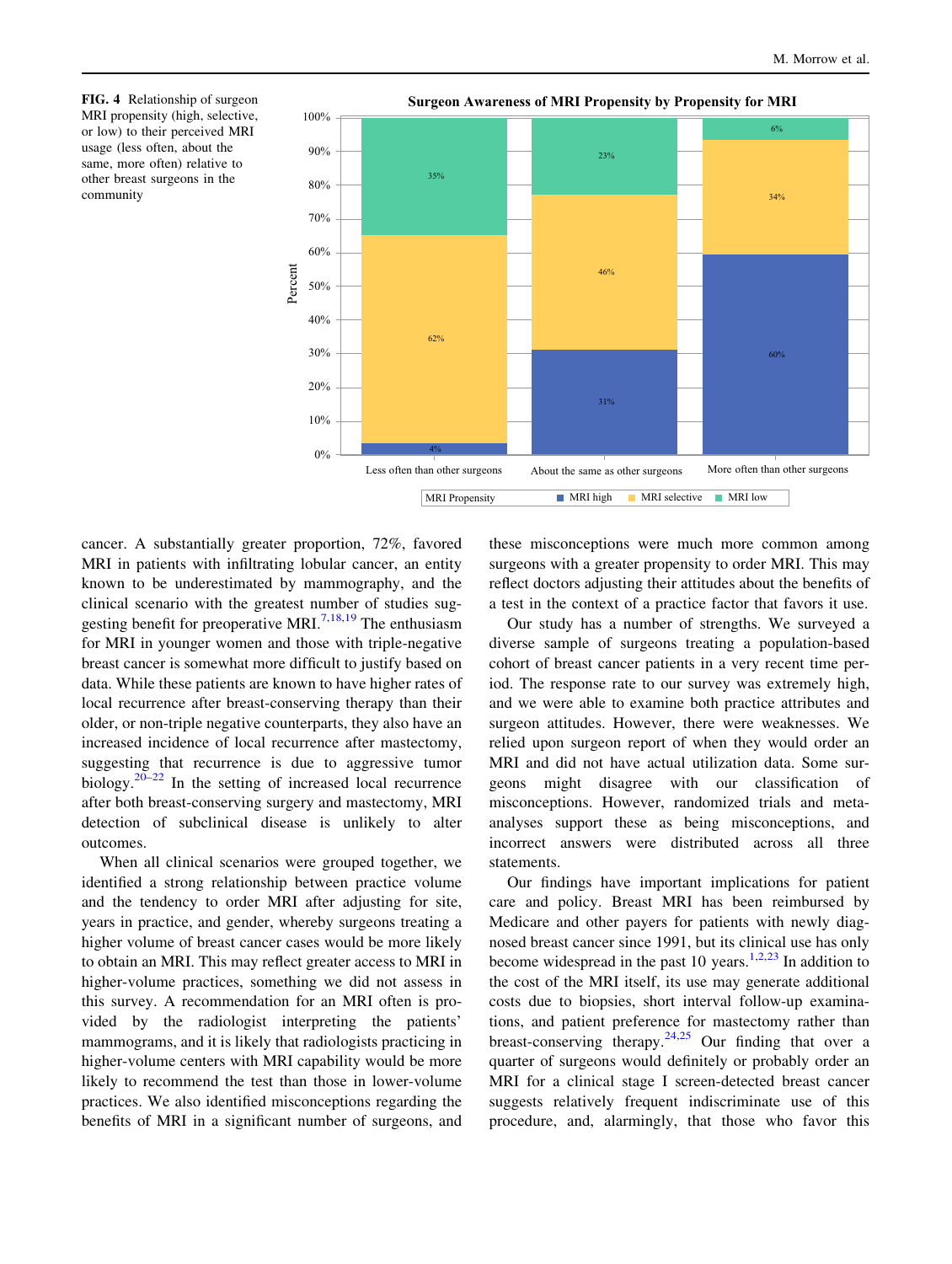<span id="page-6-0"></span>approach are those surgeons who themselves see the largest volume of breast cancer patients. Misconceptions regarding test benefits tend to be more common among low-volume practitioners who lack experience in a subspecialty; the frequency with which we observe misconceptions in high-MRI users is particularly concerning. Our findings suggest an opportunity to educate individual surgeons to reduce the use of MRI, as even many high-volume breast specialists appear to harbor misconceptions about the benefits of testing when evidence is clearly lacking. These surgeons tend to be breast specialists at higher-volume centers and appear to be aware of their higher test use relative to others in the community. These surgeons may be more easily identified through their specialty societies to engage them in building consensus about the role of MRI after diagnosis of breast cancer.

ACKNOWLEDGEMENT Cancer incidence data collection was supported by the California Department of Public Health pursuant to California Health and Safety Code Section 103885; Centers for Disease Control and Prevention's (CDC) National Program of Cancer Registries, under cooperative agreement 5NU58DP003862-04/ DP003862; the NCI's Surveillance Epidemiology and End Results Program under contract HHSN261201000140C awarded to the Cancer Prevention Institute of California, contract HHSN261201000035C awarded to the University of Southern California (USC), and contract HHSN261201000034C awarded to the Public Health Institute. Cancer incidence data collection in Georgia was supported by contract HHSN261201300015I, Task Order HHSN26100006 from the NCI and cooperative agreement 5NU58DP003875-04-00 from the CDC. The ideas and opinions expressed herein are those of the authors. The State of California, Department of Public Health, the NCI, and the CDC and their Contractors and Subcontractors had no role in design and conduct of the study; collection, management, analysis, and interpretation of the data; and preparation, review, or approval of the manuscript. We acknowledge our project staff (Mackenzie Crawford and Kiyana Perrino from the Georgia Cancer Registry; Jennifer Zelaya, Pamela Lee, Maria Gaeta, Virginia Parker, and Renee Bickerstaff-Magee from USC; Rebecca Morrison, Alexandra Jeanpierre, Stefanie Goodell, Rose Juhasz, Kent Griffith, and Irina Bondarenko from the University of Michigan). We acknowledge with gratitude our survey respondents.

DISCLOSURES The authors have no conflict of interest disclosures to report. This work was funded by Grant No. P01 CA163233 to the University of Michigan from the National Cancer Institute.

# **REFERENCES**

- 1. Stout NK, Nekhlyudov L, Li L, Malin ES, Ross-Degnan D, Buist DS, et al. Rapid increase in breast magnetic resonance imaging use: trends from 2000 to 2011. JAMA Intern Med. 2014;174(1):114–21.
- 2. Wernli KJ, DeMartini WB, Ichikawa L, Lehman CD, Onega T, Kerlikowske K, et al. Patterns of breast magnetic resonance imaging use in community practice. JAMA Intern Med. 2014;174(1):125–32.
- 3. Morrow M, Waters J, Morris E. MRI for breast cancer screening, diagnosis, and treatment. Lancet. 2011;378(9805):1804–11.
- 4. Peters NH, van Esser S, van den Bosch MA, Storm RK, Plaisier PW, van Dalen T, et al. Preoperative MRI and surgical management in patients with nonpalpable breast cancer: the MONET - randomised controlled trial. Eur J Cancer. 2011;47(6):879-86.
- 5. Turnbull L, Brown S, Harvey I, Olivier C, Drew P, Napp V, et al. Comparative effectiveness of MRI in breast cancer (COMICE) trial: a randomised controlled trial. Lancet. 2010;375(9714):563–71.
- 6. Houssami N, Turner R, Macaskill P, Turnbull LW, McCready DR, Tuttle TM, et al. An individual person data meta-analysis of preoperative magnetic resonance imaging and breast cancer recurrence. J Clin Oncol. 2014;32(5):392–401.
- 7. Houssami N, Turner R, Morrow M. Preoperative magnetic resonance imaging in breast cancer: meta-analysis of surgical outcomes. Ann Surg. 2013;257(2):249–55.
- 8. Turnbull LW, Brown SR, Olivier C, Harvey I, Brown J, Drew P, et al. Multicentre randomised controlled trial examining the cost-effectiveness of contrast-enhanced high field magnetic resonance imaging in women with primary breast cancer scheduled for wide local excision (COMICE). Health Technol Assess. 2010;14(1):1–182.
- 9. National Comprehensive Cancer Network (NCCN). NCCN clinical practice guidelines in oncology: breast cancer. Version 2.2016.
- 10. Azu M, Abrahamse P, Katz SJ, Jagsi R, Morrow M. What is an adequate margin for breast-conserving surgery? Surgeon attitudes and correlates. Ann Surg Oncol. 2010;17(2):558–63.
- 11. Samejima F. Estimation of latent ability using a response pattern of graded scores. Psychometric Monograph 17. Richmond: Psychometric Society; 1969.
- 12. Solin LJ, Orel SG, Hwang WT, Harris EE, Schnall MD. Relationship of breast magnetic resonance imaging to outcome after breast-conservation treatment with radiation for women with early-stage invasive breast carcinoma or ductal carcinoma in situ. J Clin Oncol. 2008;26(3):386–91.
- 13. Muller CJ, MacLehose RF. Estimating predicted probabilities from logistic regression: different methods correspond to different target populations. Int J Epidemiol. 2014;43(3):962–70.
- 14. Gonzalez V, Sandelin K, Karlsson A, Aberg W, Lofgren L, Iliescu G, et al. Preoperative MRI of the breast (POMB) influences primary treatment in breast cancer: a prospective, randomized, multicenter study. World J Surg. 2014;38(7):1685–93.
- 15. Hwang N, Schiller DE, Crystal P, Maki E, McCready DR. Magnetic resonance imaging in the planning of initial lumpectomy for invasive breast carcinoma: its effect on ipsilateral breast tumor recurrence after breast-conservation therapy. Ann Surg Oncol. 2009;16(11):3000–9.
- 16. Sardanelli F, Boetes C, Borisch B, Decker T, Federico M, Gilbert FJ, et al. Magnetic resonance imaging of the breast: recommendations from the EUSOMA working group. Eur J Cancer. 2010;46(8):1296–316.
- 17. Knuttel FM, Menezes GL, van den Bosch MA, Gilhuijs KG, Peters NH. Current clinical indications for magnetic resonance imaging of the breast. J Surg Oncol. 2014;110(1):26–31.
- 18. Fortune-Greeley AK, Wheeler SB, Meyer AM, Reeder-Hayes KE, Biddle AK, Muss HB, et al. Preoperative breast MRI and surgical outcomes in elderly women with invasive ductal and lobular carcinoma: a population-based study. Breast Cancer Res Treat. 2014;143(1):203–12.
- 19. Heil J, Buehler A, Golatta M, Rom J, Schipp A, Harcos A, et al. Do patients with invasive lobular breast cancer benefit in terms of adequate change in surgical therapy from a supplementary preoperative breast MRI? Ann Oncol. 2012;23(1):98–104.
- 20. Abdulkarim BS, Cuartero J, Hanson J, Deschenes J, Lesniak D, Sabri S. Increased risk of locoregional recurrence for women with T1-2N0 triple-negative breast cancer treated with modified radical mastectomy without adjuvant radiation therapy compared